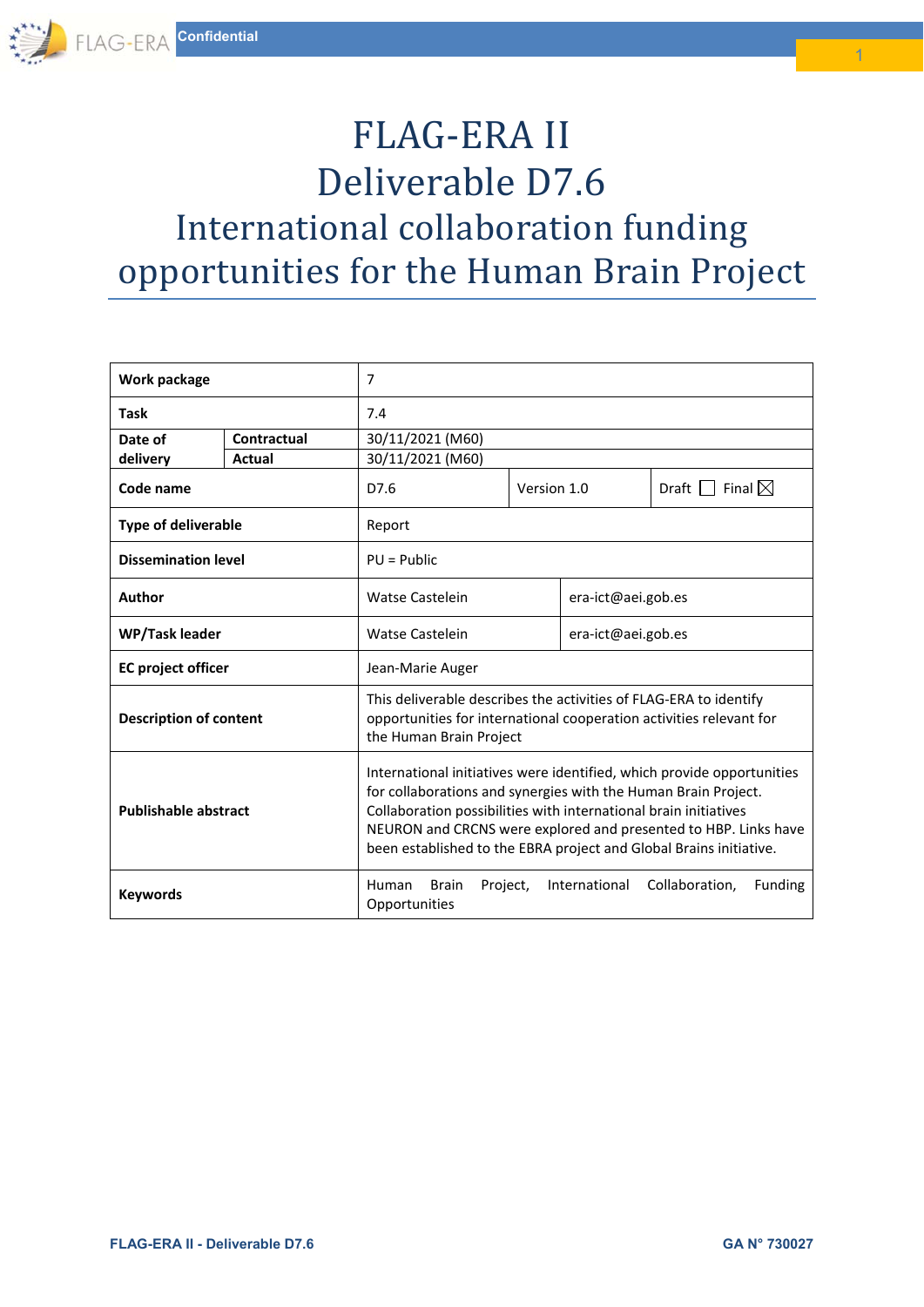

## **Table of content**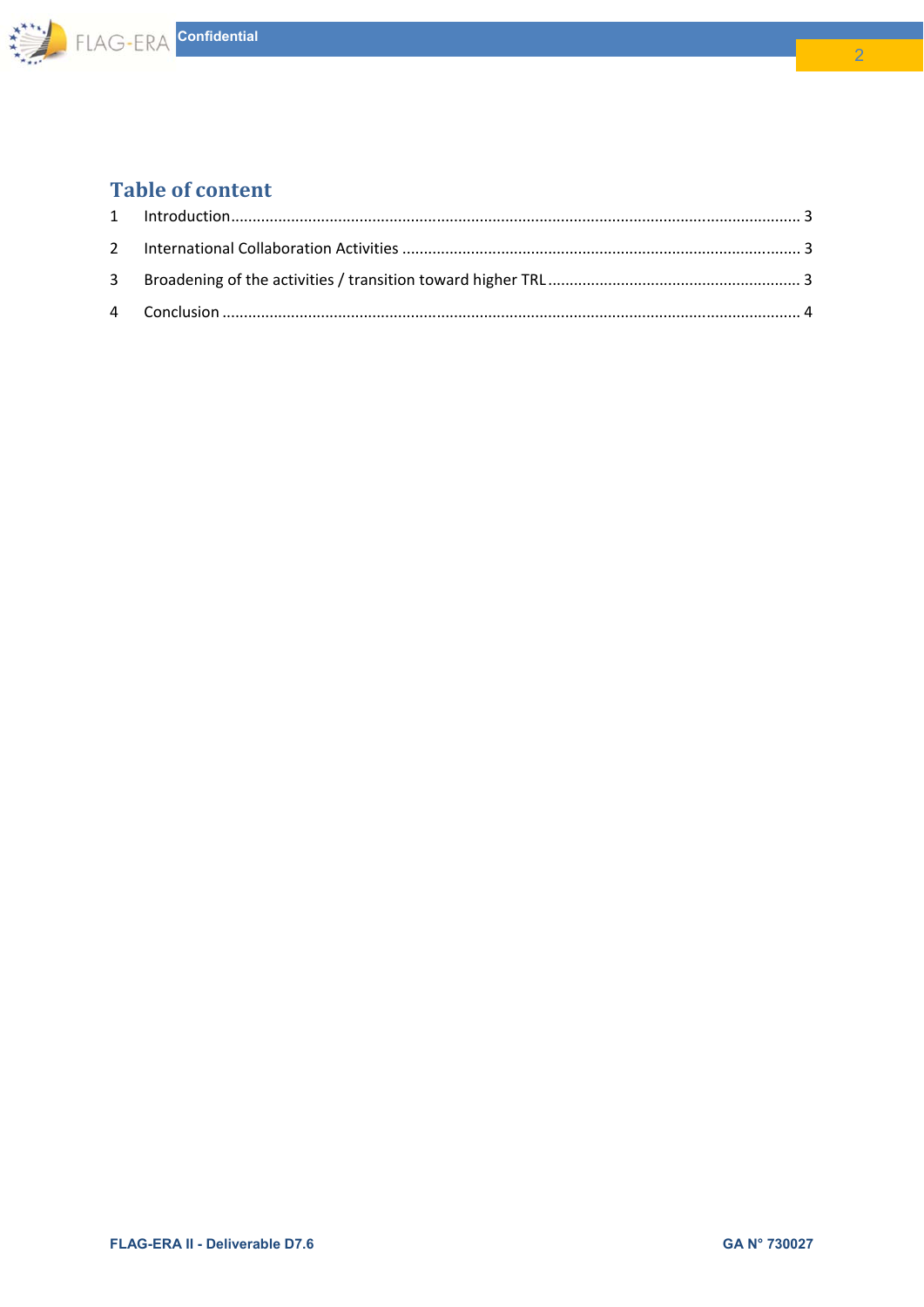

## **1 Introduction**

The goal of task 7.6 is to identify funding opportunities for collaborations between researchers working in the Human Brain Project and other researchers that can contribute to the goals of the Human Brain Project. International initiatives were identified, which provide opportunities for collaborations and synergies with the Human Brian Project. This deliverable describes the international activities carried out as part of the FLAG‐ERA II project.

### **2 International Collaboration Activities**

International initiatives were identified, which provided opportunities for collaborations and synergies with HBP.

ERA‐NET Neuron and the EU‐USA Global Collaborative Research in Computational Neuroscience (CRCNS) network were identified as international collaboration initiatives where projects are funded that could be relevant for the HBP research agenda. For those initiatives funding opportunities were presented and discussed with HBP in the FLAG‐HBP Liaison Group. Information was shared to facilitate contacts and cooperation between HBP and those initiatives. This has not resulted in concrete collaborations to prepare calls or an analysis of funded projects that could be interested in collaboration with HBP.

FLAG-ERA has been involved in the preparation of the coordination and support action: European Brain Research Area (EBRA) and has through HBP contributed to the mapping and clustering of the European Brain Research Landscape and cluster analysis carried out by EBRA. Although no further direct contribution was provided by FLAG‐ERA to this analysis.

It has also offered support to HBP for tis participation in the international brain initiative (IBI) in. The international Brain initiative hass been established to coordinate efforts across existing and emerging national and regional brain initiatives. In Liaison Group meetings the role of FLAG‐ERA in IBI has been discussed but no concrete support actions were initiated.

## **3 Broadening of the activities / transition toward higher TRL**

Owing to efficient interactions from FLAG‐ERA and the EIC, all FLAG‐ERA funded projects were considered eligible to the EIC Transition call.

As a consequence, the projects funded by FLAG‐ERA were informed about the possibility to submit a proposal to the EIC Transition call 2021.